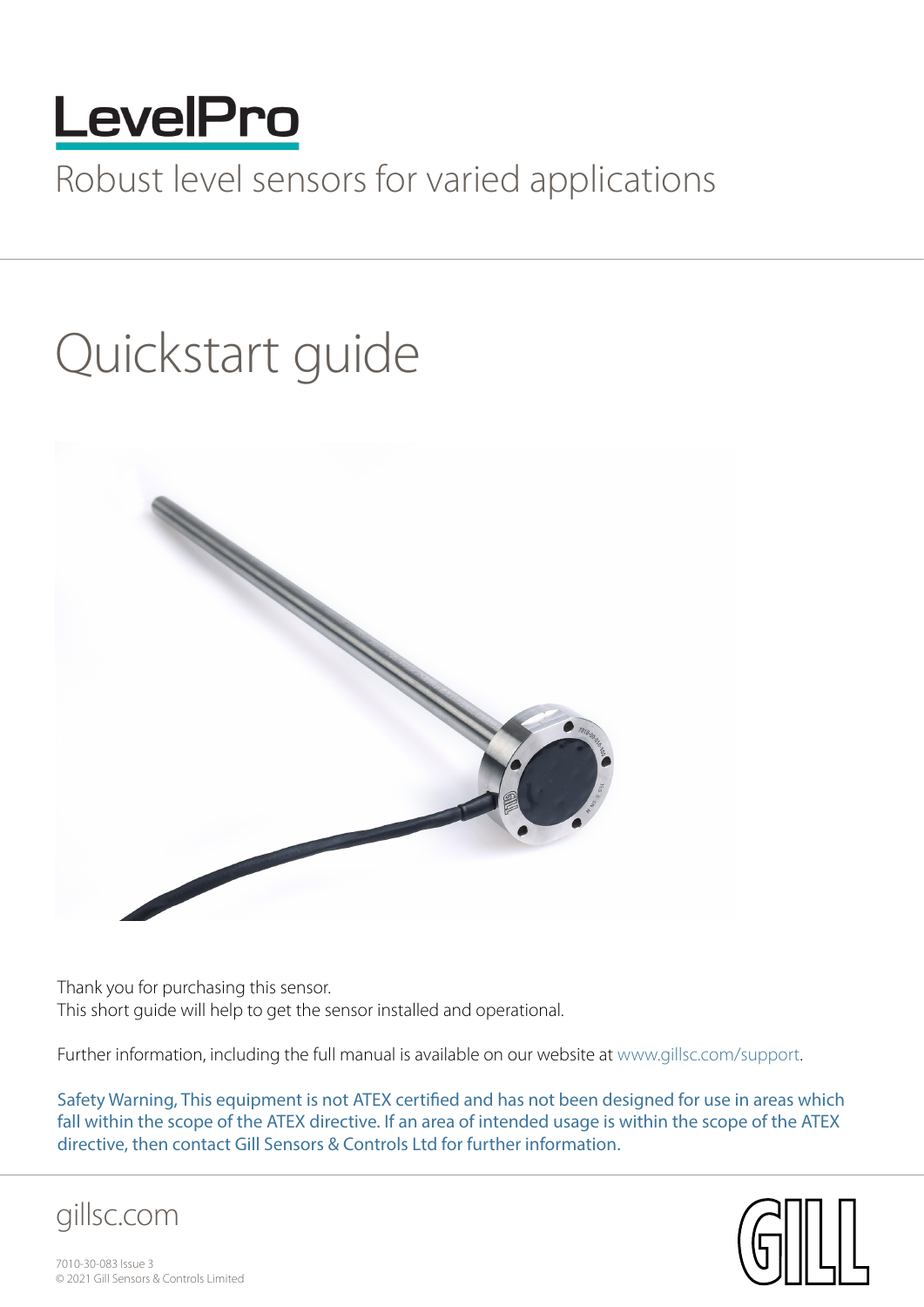#### **A few Do's & Don'ts:**

**DO** check you have the correct length of sensor for the tank, observing a minimum of 5mm clearance to the bottom of the tank and clearance above for access.

**DO** check the sensor has the correct mounting flange (either 5 Bolt and 1.125"UNF, 5 Bolt & 1.25"BSP fitting or 2" NPT fitting) for the installation.

**DO** check the details to ensure you have a sensor with the correct output for your system (0-10V or 4-20mA).

**DON'T** attempt to cut the sensor to length or bend the sensor. Both actions will result in the sensor failing and will invalidate the warranty.

**DON'T** use the sensor in a tank that is not adequately vented.

**DON'T** immerse the flange or cable in the liquid to be measured.

*\*Please note, images and diagrams in this document are for illustrative purposes only.*

#### **What you need to install this product:**

- 1. A hole above the deepest part of the tank with the appropriate fitting to match the sensor (5 Bolt, UNF threaded, BSP threaded, NPT threaded)
- 2. O-ring or gasket dependant on model (supplied with the sensor)
- 3. PTFE or pipe sealant NPT versions
- 4. 5 x M5 bolts & fixings (length dependant on tank wall thickness)
- 5. Adjustable spanner 59.5mm A/F (50.0mm A/F for NPT versions)
- 6. Torque wrench

#### **Fitting the Sensor:**

There are four different options for installing the sensor into the tank with three methods of sealing them. These are as follows;

- 5 Bolt SAE mounting using the supplied gasket to seal the tank.
- 1.125" UNF threaded mounting with either the gasket or O-ring
- 1.25" BSP threaded mounting with either the gasket or O-ring
- 2" NPT threaded fitting with either PTFE or pipe sealant.

#### **Fitting notes**

gillsc.com

- The sensor must be fitted to a flat surface to reach into the deepest part of the tank.
- The sensor may be installed at an angle of up to 45° from vertical with in-tank support considered for sensors over 500mm long.
- Please ensure sufficient clearance above the sensor for servicing purposes.

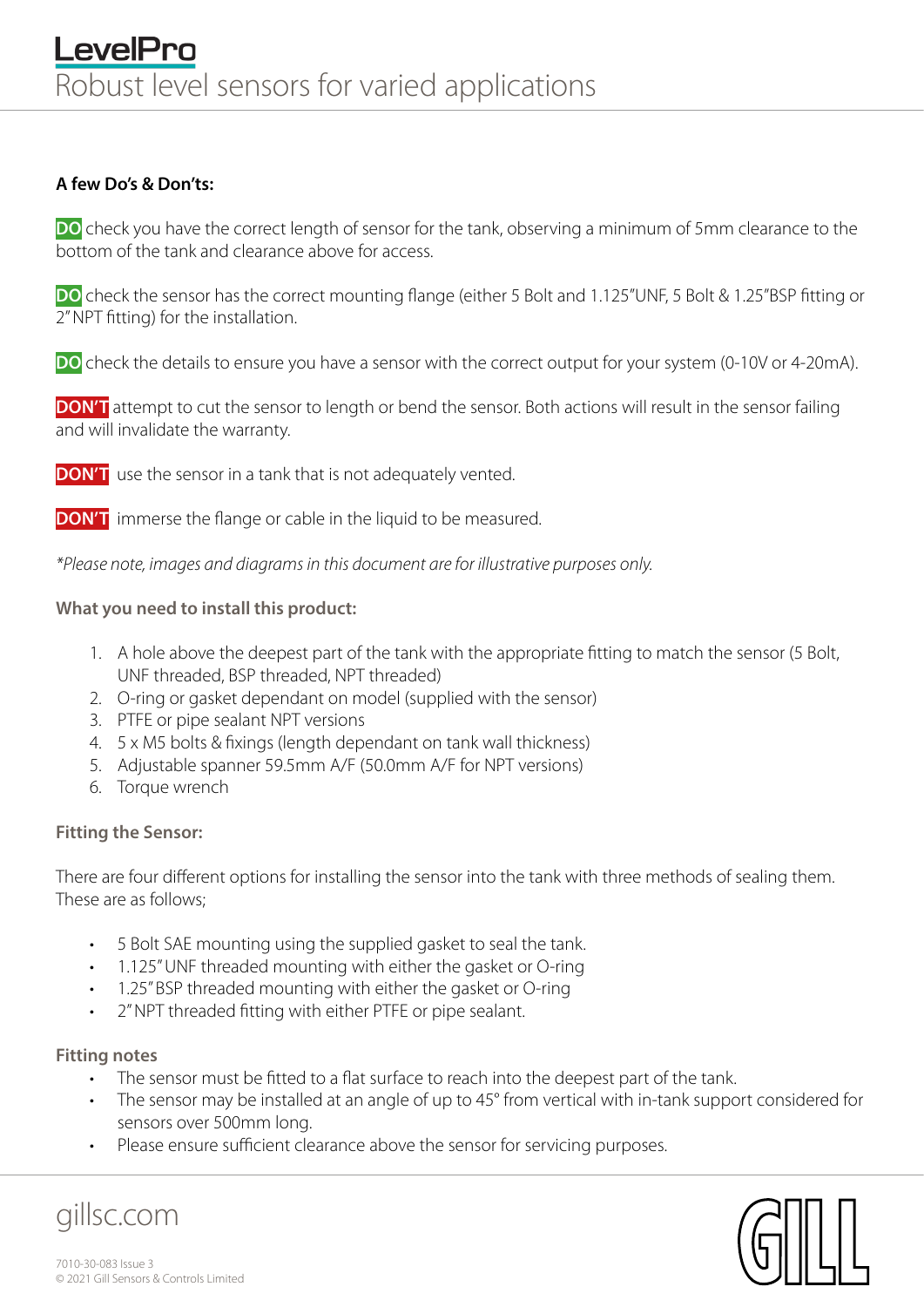## LevelPro Robust level sensors for varied applications

#### **O-Ring fitting**

Prepare a hole in the tank according to the fitting type UNF or BSP (see Fig 1).

Fit the O-ring over the mounting thread so that it is sitting in the groove on the underside of the sensor flange (see Fig 2). Tighten the flange using a adjustable spanner to a torque of 50Nm.



#### **Gasket fitting**

Prepare a hole in the tank according to the fitting type, UNF or BSP (see Fig 3).

Fit the gasket on the cleaned mounting surface, with the black side facing upwards (see Fig 4). Tighten the sensor using a adjustable spanner to a torque of 50Nm.



#### **SAE 5-Bolt fitting**

The sensor should be fitted with the supplied gasket placed black side up on a cleaned mounting surface. Place the sensor on top of the gasket and tighten the fixing bolts to a torque of 10Nm (Fig 5). For bolt hole dimensions see (Fig 6).

## gillsc.com





**Fig 6**